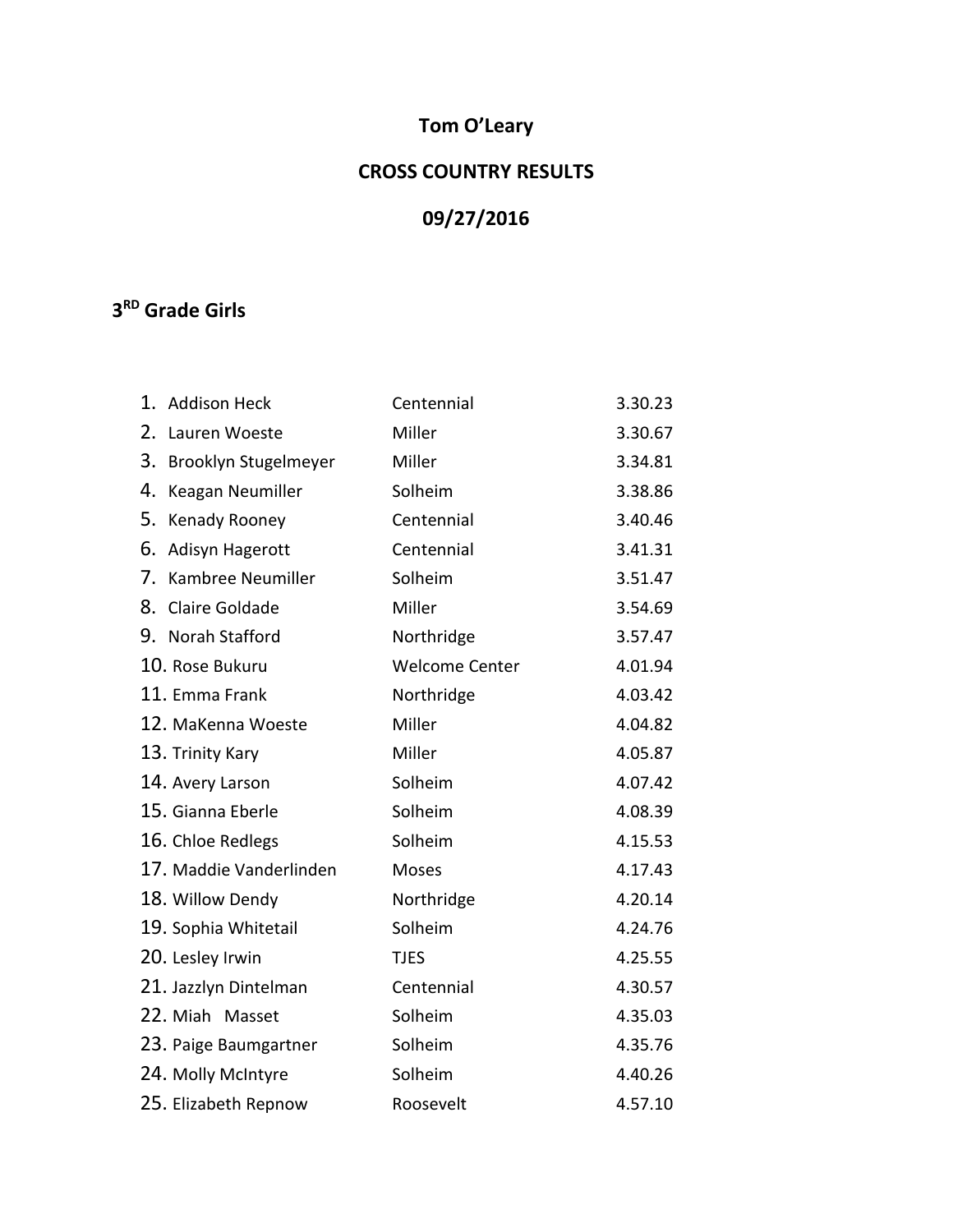| 26. Sage Yankton   | <b>TJES</b> | 5.06.64 |
|--------------------|-------------|---------|
| 27. Kassidy Kaldon | Centennial  | 5.10.64 |
| 28. Anna LeMoine   | Sunrise     | 5.12.73 |
| 29. Kinley Herman  | Centennial  | 5.16.61 |
| 30. Kamryn Dahme   | Sunrise     | 5.27.94 |

#### **3 rd Grade Boys**

| 1. | <b>Isaac Vallie</b>      | Liberty               | 3.14.70 |
|----|--------------------------|-----------------------|---------|
| 2. | <b>Brennan Greff</b>     | Solheim               | 3.18.76 |
| 3. | Jeremiah                 | Liberty               | 3.22.26 |
| 4. | <b>Braxten Ruff</b>      | Sunrise               | 3.24.31 |
| 5. | <b>Owen Hintz</b>        | Solheim               | 3.24.72 |
| 6. | <b>Carter Petron</b>     | <b>Moses</b>          | 3.26.27 |
| 7. | Landon Herr              | Sunrise               | 3.31.93 |
| 8. | <b>Haydin Uses Arrow</b> | Little Eagle          | 3.33.65 |
| 9. | Jacob Logan              | Sunrise               | 3.35.06 |
|    | 10. Landon Meier         | Solheim               | 3.36.40 |
|    | 11. Isaac Nistler        | Northridge            | 3.37.43 |
|    | 12. Braxton Buechler     | <b>Moses</b>          | 3.40.77 |
|    | 13. Carter Kost          | Centennial            | 3.43.04 |
|    | 14. Keaton Schulte       | Centennial            | 3.45.30 |
|    | 15. Jarvis Dog Eagle     | Little Eagle          | 3.47.18 |
|    | 16. Elliot H.            | Northridge            | 3.48.28 |
|    | 17. Aidan Rakowski       | Solheim               | 3.49.10 |
|    | 18. Makiya Berryhill     | <b>MHA Nation</b>     | 3.49.60 |
|    | 19. Rabona Butoto        | <b>Welcome Center</b> | 3.50.65 |
|    | 20. Wyatt Boone          | Sunrise               | 3.51.28 |
|    | 21. Carter Suchy         | Centennial            | 3.52.06 |
|    | 22. Nathan Houle         | Northridge            | 3.52.74 |
|    | 23. Tristan Schultz      | Solheim               | 3.53.22 |
|    | 24. Jett Warren          | Solheim               | 4.00.05 |
|    | 25. Tegan McCrory        | Moses                 | 4.04.97 |
|    | 26. Landen Felix         |                       | 4.06.78 |
|    | 27. Charlie Berg         | Centennial            | 4.07.16 |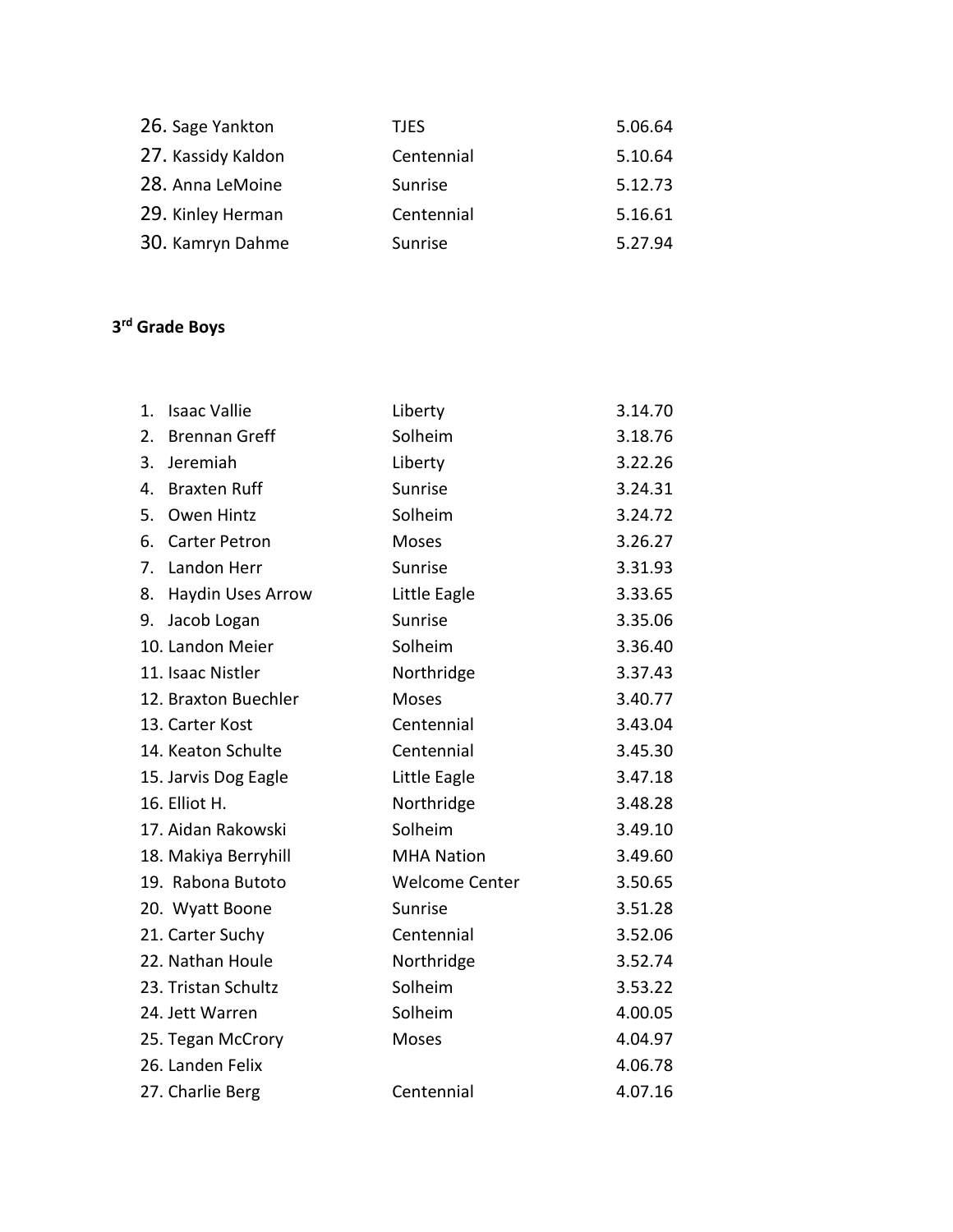| 28. Jamison Lee      | Centennial   | 4.07.46 |
|----------------------|--------------|---------|
| 29. Andrew Davis     | Centennial   | 4.11.98 |
| 30. Gabriel Haskins  | Liberty      | 4.14.68 |
| 31. Logan Donat      | Sunrise      | 4.15.99 |
| 32. Cohan Mannie     | <b>Moses</b> | 4.16.60 |
| 33. Titan Kelsch     | Sunrise      | 4.17.59 |
| 34. Zander Wilmer    | Liberty      | 4.19.10 |
| 35. Finley Opp       | Sunrise      | 4.19.75 |
| 36. Jimmy Olson      | Centennial   | 4.26.14 |
| 37. Nick Giudire     | Sunrise      | 4.53.47 |
| 38. Kane Buffalo     | <b>TJES</b>  | 5.06.88 |
| 39. Braiden Morsette | Centennial   | 5.24.88 |
| 40. Ethan Fox        | Lincoln      | 5.53.53 |
| 41. Royce Vogel      | Sunrise      | 6.31.17 |
|                      |              |         |

#### **4 th Grade Girls**

| 1. | Taya Fettig                | Solheim               | 3.09.22 |
|----|----------------------------|-----------------------|---------|
| 2. | <b>Brooklin Uses Arrow</b> | Little Eagle          | 3.15.56 |
| 3. | Rita Wisespirit            | <b>TJES</b>           | 3.24.07 |
| 4. | <b>Addy Massey</b>         | Solheim               | 3.25.06 |
| 5. | Whitney Welk               | Miller                | 3.28.91 |
| 6. | Grace Lang                 | Liberty               | 3.34.82 |
| 7. | <b>Emily Kronberg</b>      | Solheim               | 3.37.96 |
| 8. | <b>Emerson House</b>       | Centennial            | 3.39.01 |
| 9. | Hadlee Bentz               | Sunrise               | 3.39.56 |
|    | 10. Emma Davis             | Liberty               | 3.40.18 |
|    | 11. Maren Fike             | <b>Highland Acres</b> | 3.41.28 |
|    | 12. Mia Peterson           | Solheim               | 3.44.96 |
|    | 13. Brealyn Axt            | Miller                | 3.47.18 |
|    | 14. Hatley Hetletved       | Liberty               | 3.49.01 |
|    | 15. Morgan Bahm            | Liberty               | 3.50.76 |
|    | 16. Annika Gaebe           | Centennial            | 3.51.53 |
|    | 17. Taylor Boehm           | Moses                 | 3.55.13 |
|    | 18. Kalli Shirley          | Liberty               | 3.56.49 |
|    | 19. Sasha Gallion          | Sunrise               | 3.57.84 |
|    | 20. Danielle Schill        | Liberty               | 4.00.23 |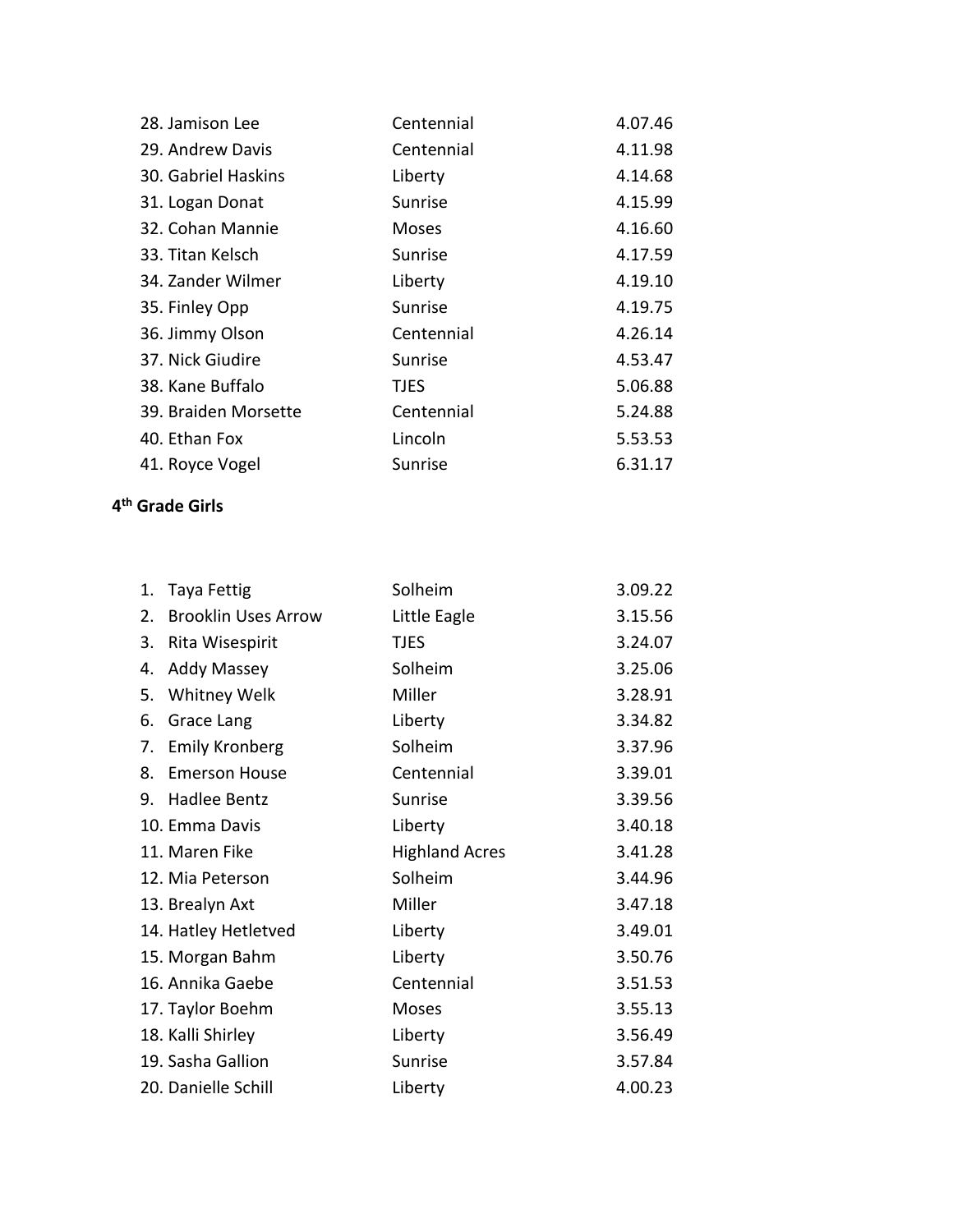| 21. Hazel Drewlo        | Centennial  | 4.03.37 |
|-------------------------|-------------|---------|
| 22. Aubrey Jenson       | Centennial  | 4.04.67 |
| 23. MyKaela Jorgenson   | Liberty     | 4.05.94 |
| 24. Ellie Fox           | Lincoln     | 4.07.79 |
| 25. Alivia Bohl         | Liberty     | 4.21.16 |
| 26. Cortney Kruger      | Liberty     | 4.25.94 |
| 27. Isabell Rudy        | Roosevelt   | 4.28.71 |
| 28. Sydney Kiefer       | Will-Moore  | 4.41.87 |
| 29. Kennedy Kensmoe     | Miller      | 4.50.80 |
| 30. McKenna Kensmoe     | Miller      | 4.59.10 |
| 31. Jayla Buffalo       | <b>TJES</b> | 5.02.76 |
| 32. Kate Lemoine        | Sunrise     | 5.10.27 |
| 33. Brailyn Makeeff     | Roosevelt   | 5.10.27 |
| 34. Kennedy Dewall      | Roosevelt   | 5.49.57 |
| 35. Makyla McKary       | <b>TJES</b> | 5.53.76 |
| 36. Rebecca Rides Horse | <b>TJES</b> | 5.55.01 |

#### **4 th Grade Boys**

|    | 1. Truitt Brannan     | Home School   | 3.00.45 |
|----|-----------------------|---------------|---------|
| 2. | Dawson Balzer         | Prairie Rose  | 3.11.31 |
| 3. | <b>Connor Hanisen</b> | Solheim       | 3.17.03 |
| 4. | Camden Hammer         | Northridge    | 3.19.90 |
| 5. | Eli Bender            | Liberty       | 3.20.55 |
| 6. | Thomas Cornia         | Little Eagle  | 3.23.95 |
| 7. | Jordan Schmidt        | Liberty       | 3.30.17 |
| 8. | Riley Jensen          | Liberty       | 3.31.40 |
| 9. | Quintyn               | Prairie Rose  | 3.34.82 |
|    | 10. Jordan Farrell    | Dorothy Moses | 3.38.97 |
|    | 11. Ben Wrolstad      | Grimsrud      | 3.41.91 |
|    | 12. Colter Harvison   | Solheim       | 3.43.44 |
|    | 13. Noah Mayer        | Miller        | 3.47.74 |
|    | 14. James Jackson     | Northridge    | 3.49.72 |
|    | 15. Liam Sondeland    | Pioneer       | 3.53.59 |
|    | 16. Aiden Chapa       | Roosevelt     | 3.54.87 |
|    | 17. Dash Ohlsen       | Solheim       | 3.56.18 |
|    | 18. Samuel Eggl       | Solheim       | 3.56.66 |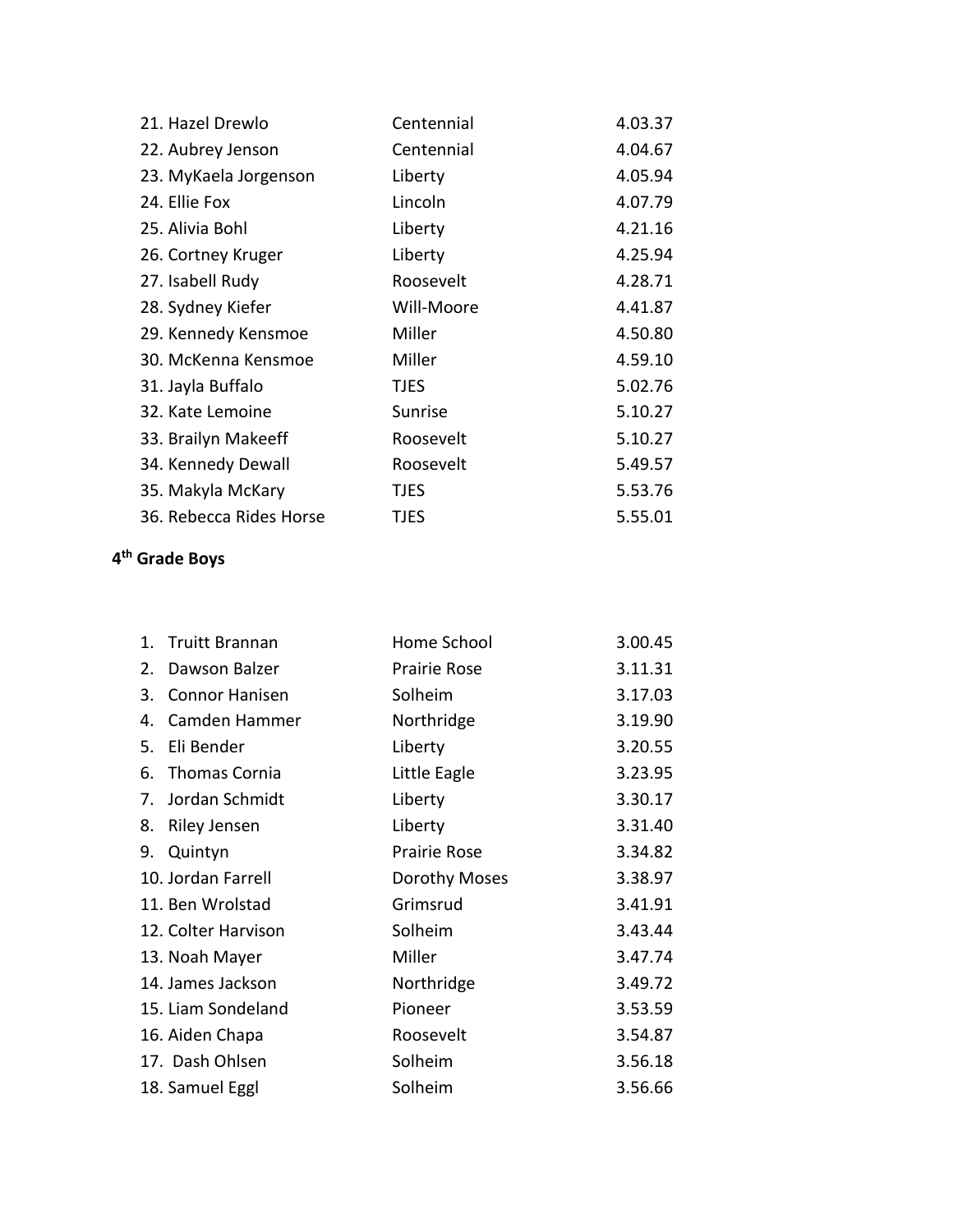| 19. Perry K.   | Will-Moore  | 4.46.45 |
|----------------|-------------|---------|
| 20. Kolran R.  | <b>TJFS</b> | 5.06.37 |
| 21. Zeb Weasel |             | 5.19.19 |

#### **5 th Grade Girls**

| 1. | Kiera Grom             | Northridge           | 3.14.73 |
|----|------------------------|----------------------|---------|
| 2. | <b>Halle Severson</b>  | Sunrise              | 3.16.59 |
| 3. | Morgan Johnson-Colbert | Solheim              | 3.17.43 |
| 4. | <b>Emerson Carufel</b> | <b>Prairie Rose</b>  | 3.21.87 |
| 5. | Macy Barth             | Solheim              | 3.25.40 |
| 6. | Pat Matuel             | Little Eagle         | 3.28.93 |
| 7. | Mia Berryhill          | <b>MHA Nation</b>    | 3.29.82 |
| 8. | Cambrie Fischer        | <b>Prairie Rose</b>  | 3.30.24 |
| 9. | Remi Sorenson          | Solheim              | 3.30.83 |
|    | 10. Teah Schulte       | Centennial           | 3.31.49 |
|    | 11. Brynn Zins         | Pioneer              | 3.32.08 |
|    | 12. Miranda Albrecht   | Moses                | 3.32.73 |
|    | 13. Sophia Ness        | Solheim              | 3.33.73 |
|    | 14. Rita Wisespirit    | Lewis and Clark      | 3.34.83 |
|    | 15. Ashlyn Hagerott    | Centennial           | 3.38.25 |
|    | 16. Lola Dendy         | Northridge           | 3.40.82 |
|    | 17. Cadence Cook       | Northridge           | 3.42.38 |
|    | 18. Dedra Wood         | Shiloh               | 3.42.98 |
|    | 19. Evelyn Claymore    | <b>Standing Rock</b> | 3.43.94 |
|    | 20. Keelin Traynor     | Solheim              | 3.44.64 |
|    | 21. Latina Thompson    | Little Eagle         | 3.45.68 |
|    | 22. Avery Mills        | Grimsrud             | 3.46.63 |
|    | 23. Olivia Koch        | Will-Moore           | 3.47.65 |
|    | 24. Luisa Stafford     | Northridge           | 3.49.93 |
|    | 25. Kshalee Thomas     | <b>TJES</b>          | 3.50.81 |
|    | 26. Ava Hanzal         | Sunrise              | 3.51.50 |
|    | 27. Brooklyn Sand      | Sunrise              | 3.52.24 |
|    | 28. Tavia Eberle       | Solheim              | 3.53.45 |
|    | 29. Ajaye Gill         | <b>Moses</b>         | 3.54.34 |
|    | 30. Zoey Wood          | <b>Standing Rock</b> | 3.54.85 |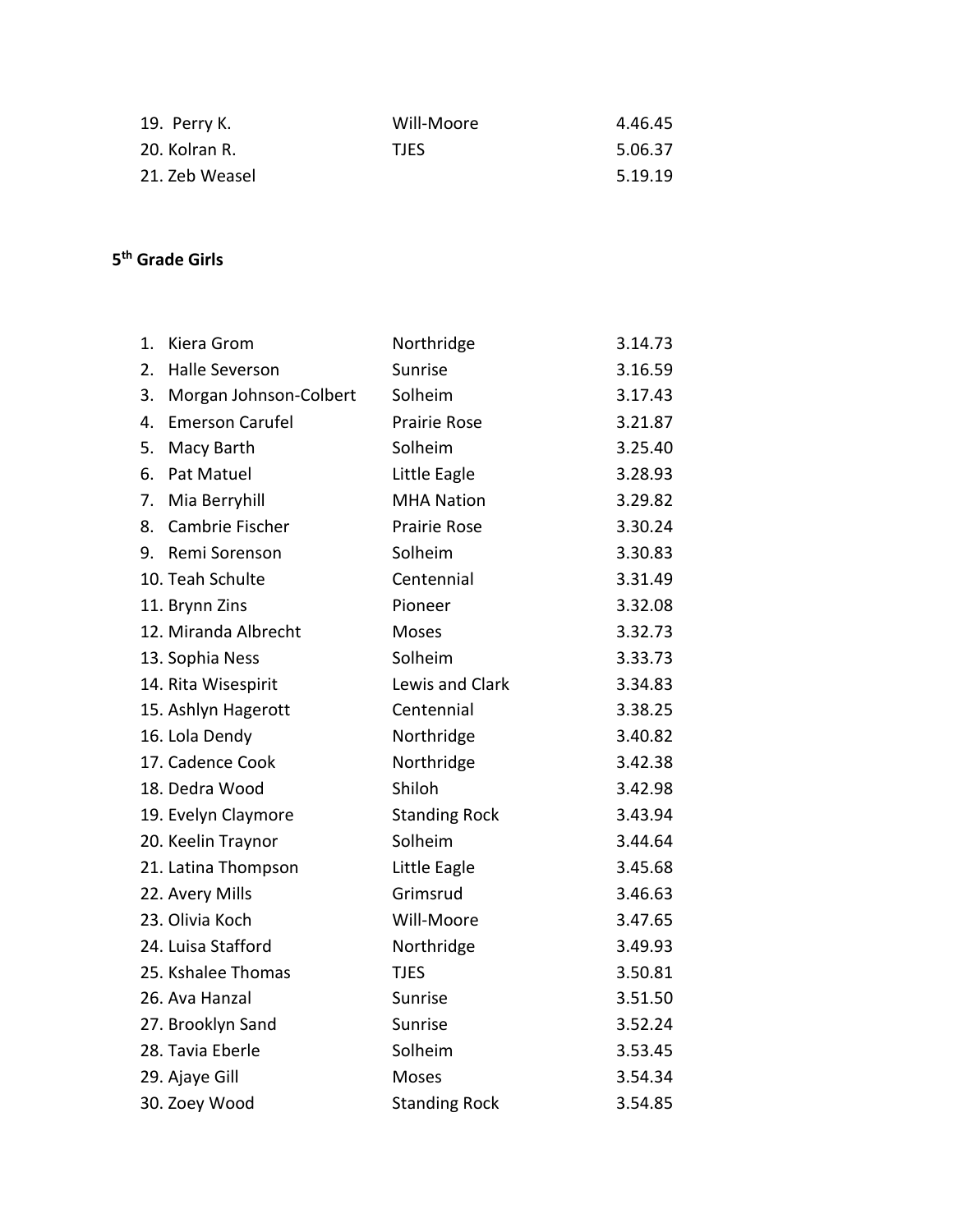| 31. Mikayla Sauer       | Liberty               | 3.57.09 |
|-------------------------|-----------------------|---------|
| 32. Hope Merritt        | Moses                 | 3.58.58 |
| 33. Alaymon V.          | Sunrise               | 4.00.70 |
| 34. Zoe Richenberger    | Solheim               | 4.01.64 |
| 35. Brinley Buechler    | Moses                 | 4.03.29 |
| 36. Maria               | Northridge            | 4.11.93 |
| 37. Hailey Vanderlinden | Moses                 | 4.12.73 |
| 38. Ingri               | Grimsrud              | 4.13.67 |
| 39. Jade Donnell        | Sunrise               | 4.14.53 |
| 40. Kennedy Dahme       | Sunrise               | 4.21.13 |
| 41. Maysa Fox           | Lincoln               | 4.32.91 |
| 42. Zahraa Naser        | <b>Welcome Center</b> | 4.55.19 |
| 43. Vanessa Kaldor      | Centennial            | 5.00.13 |
| 44. Brynn Fuller        | Shiloh                | 5.08.28 |
| 45. Emma Huska          | Northridge            | 5.13.61 |
| 46. Allanah Davis       | Northridge            | 5.28.53 |
| 47. Jonette Foster      | Little Eagle          | 5.57.78 |
|                         |                       |         |

#### **5 th Grade Boys**

| 1. | Dylan Kostelecky      | Solheim             | 3.01.27 |
|----|-----------------------|---------------------|---------|
| 2. | Preston Lemar         | Solheim             | 3.07.03 |
| 3. | Adam Nychyporuk       | Sunrise             | 3.10.29 |
| 4. | <b>Parker Hintz</b>   | Solheim             | 3.14.08 |
| 5. | <b>Bryce Vatnsdal</b> | Solheim             | 3.14.42 |
| 6. | Gabe Hanson           | Solheim             | 3.20.21 |
|    | 7. Tyler Wahl         | Solheim             | 3.20.94 |
| 8. | Kyler Palczewski      | Liberty             | 3.28.94 |
| 9. | Logan Wetzel          | Solheim             | 3.32.83 |
|    | 10. Oscar Felix       | <b>Prairie Rose</b> | 3.34.08 |
|    | 11. Rigley Astle      | Liberty             | 3.36.15 |
|    | 12. Lucas Dickerson   | Solheim             | 3.38.16 |
|    | 13. Chaz Ohlsen       | Solheim             | 3.38.76 |
|    | 14. Brayden Ruff      | Sunrise             | 3.39.28 |
|    | 15. Lucas Schoepp     | Centennial          | 3.44.52 |